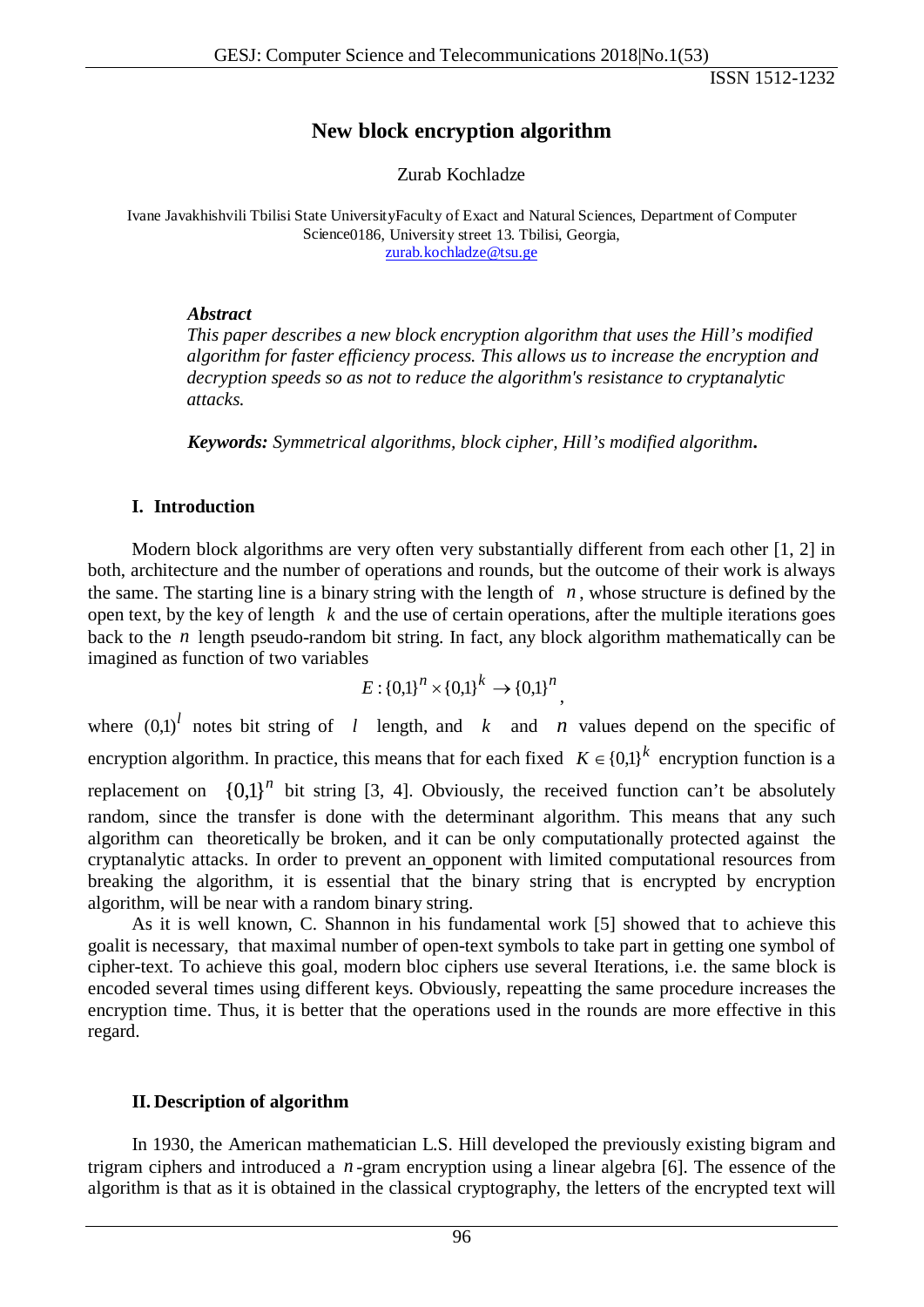be transferred to the numbers. Then these numbers are divided into vectors of length and are multiplied to a  $n \times n$  square matrix by module *n*, where *n* is the number of characters in the language on which the open text is drawn. The matrix that represents the key of this algorithm must have a reverse matrix. It is not easy to use only crypto-text to attack the algorithm, but it is easy to attack using open-text, because the conversion is a straight line, and if the size of the matrix is

 $n \times n$ , then only the linear  $n^2$  equation system is needed to accurately calculate the key. Because of these reasons, the long-term algorithm was no longer used in computer cryptography, although the multiplication operation on the matrix has a very high efficiency of diffusion. In recent years the works [7,8,9,10] have been published, the authors of which are still trying to use different options of the Hill's Algorithm due to the quality.

In the articles [11,12], the author describes Hill's modified algorithm that can be used in cipher in which the encrypted block can be viewed as a matrix of the condition (for example AES standard [13]). This article discusses a new block algorithm that uses the modified version of Hill's algorithm (fig. 1).

Description of the algorithm: the size of the block is 128 bits. Two keys are used for encryption, each of them is 128 bits long. The open text will be viewed as ASP-II codes in binary string and will be divided into 128 bit length blocks. Before the open text will enter in first round, it gathers with the 128-bit first key with the xor operation. Each round consists with three operations: multiplication on the self-reversible matrix, shifting the bytes in matrix and gathering with the round key. The result of first operation will be divided by 16 bits (16 bytes) and will be written as a square matrix  $(4\times4)$ . Recording from left to right and down from the top. Bytes will be transferred in decimal systems. Received matrix is multiplied by the self-reversible matrix by mod256. In received matrix, the bytes are shifted to left by strings by one byte. The bits string will be transformed into a matrix and will enter the second round matrix will be transfer on bit string and we gather it with the second key by xor operation. The gathered bits string will be transformed into a matrix and will enter the second round. After four rounds, we get an encrypted text.



To get round keys we take a random matrix and multiply it on the previous round key. So  $k_i = k_{i-1} \times A \pmod{256}$ , where *A* is a random matrix.

Consider an example. Let's assume you have the text of the encryption: "domain parameters". Self-reversible matrix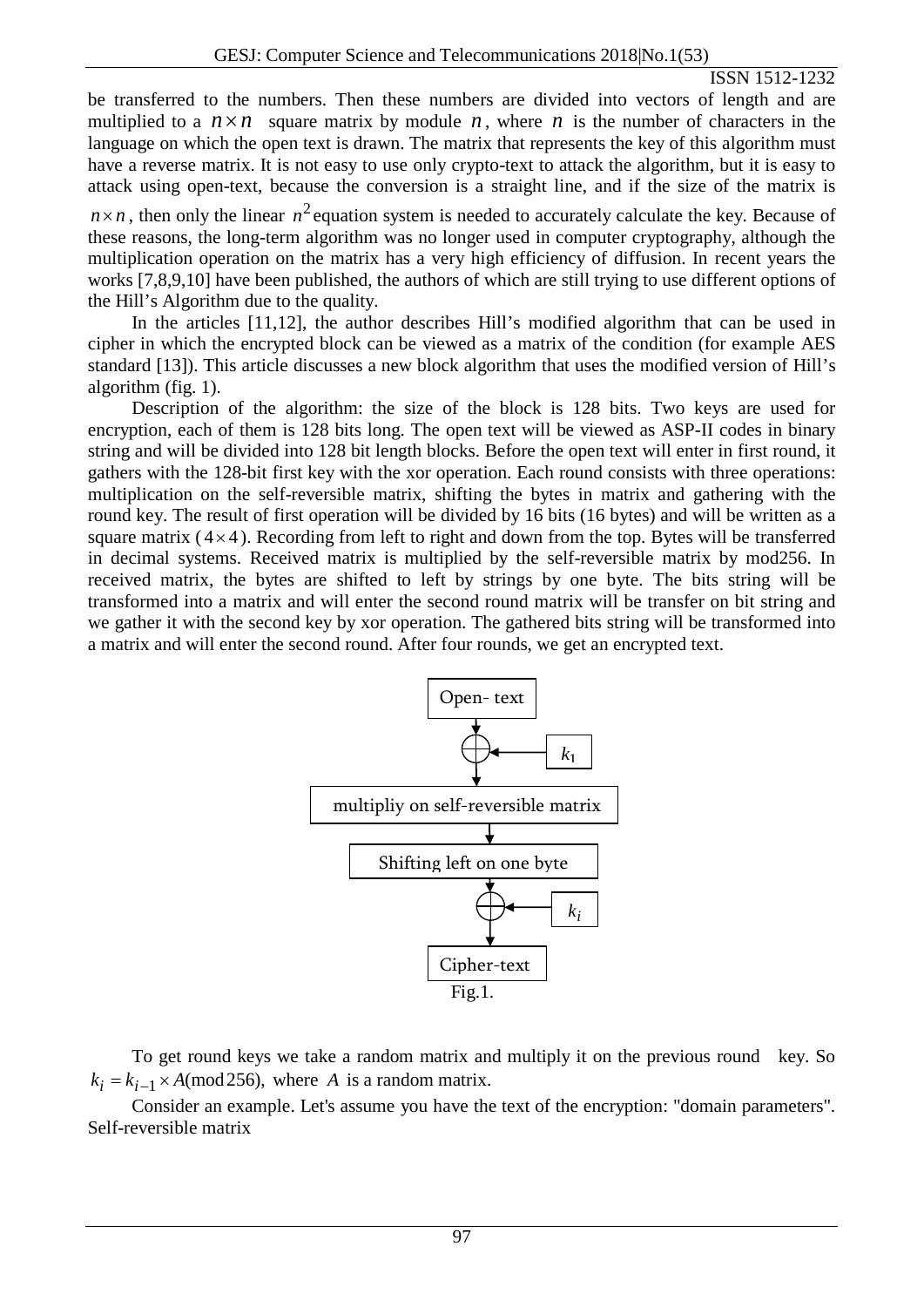|                |             | $\begin{pmatrix} 2 & -1 & -2 & 2 \end{pmatrix}$ |      |
|----------------|-------------|-------------------------------------------------|------|
|                |             | $-2$ $-2$ $-2$                                  |      |
|                | $1 \quad 1$ | $\sim$ 1                                        | 2    |
| $\setminus -1$ |             | 2                                               | $-1$ |

Two key:

 $K =$ 00101111 10010101 01011011 10000010 00010010 11010110 10101011 11010111 01101101 11000010 11101100 10011001 01101010 1 0101010 10000100 10101001.  $K_1 =$ 10101101 00110100 10010010 01000100 10000001 01001011 01011100 11101010 10101010 01011000 01001000 11010100 11101000 10101010 10101010 10000111

A random matrix for getting the round keys is

29  $\overline{\phantom{a}}$  $\overline{\phantom{a}}$  $\overline{\phantom{a}}$  $\overline{\phantom{a}}$ J 102 98 212 179  $\mathsf{I}$  $\mathsf{I}$  $\mathbf{r}$  $\mathbf{I}$  $\mathsf{I}$  $\setminus$ ſ 128 150 155 76 231 166 85 211 146 221 .

Convert the key  $K_1$  to the matrix we get:

| $(173 \t 52 \t 146 \t 64)$                            |  |          |
|-------------------------------------------------------|--|----------|
| $\begin{vmatrix} 129 & 75 \end{vmatrix}$              |  | 92 $234$ |
| $\begin{vmatrix} 170 & 88 & 72 & 212 \end{vmatrix}$   |  |          |
| $\begin{pmatrix} 232 & 170 & 170 & 135 \end{pmatrix}$ |  |          |

After the computations, we obtain, that

*K*2<sup>=</sup> 10111100 01100110 00101010 11000111 10100111 10000011 10000010 00010010 11011000 11111100 00101000 10001010 01100001 11100110 10010100 10000001, *K*3<sup>=</sup> 10000101 00000010 01011100 01001001 01111101 01111111 11011100 00110010 11111010 01000100 11001010 00100100 01000111 00100100 10100010 11110110 *K*4<sup>=</sup> 01111011 01100000 00010010 10100110 11001011 11010111 01011110 01011100 01001000 11001110 00100000 11011100 11001110 11110010 10100110 10100011.

Now we convert open text in bits string and gather it with key *K* . Then we'll turn the bits string into matrix and get it:

|  |  | $(75 \t250 \t54 \t227)$  |
|--|--|--------------------------|
|  |  | 123 184 219 182          |
|  |  | 31 227 229 252           |
|  |  | $(30 \t207 \t230 \t218)$ |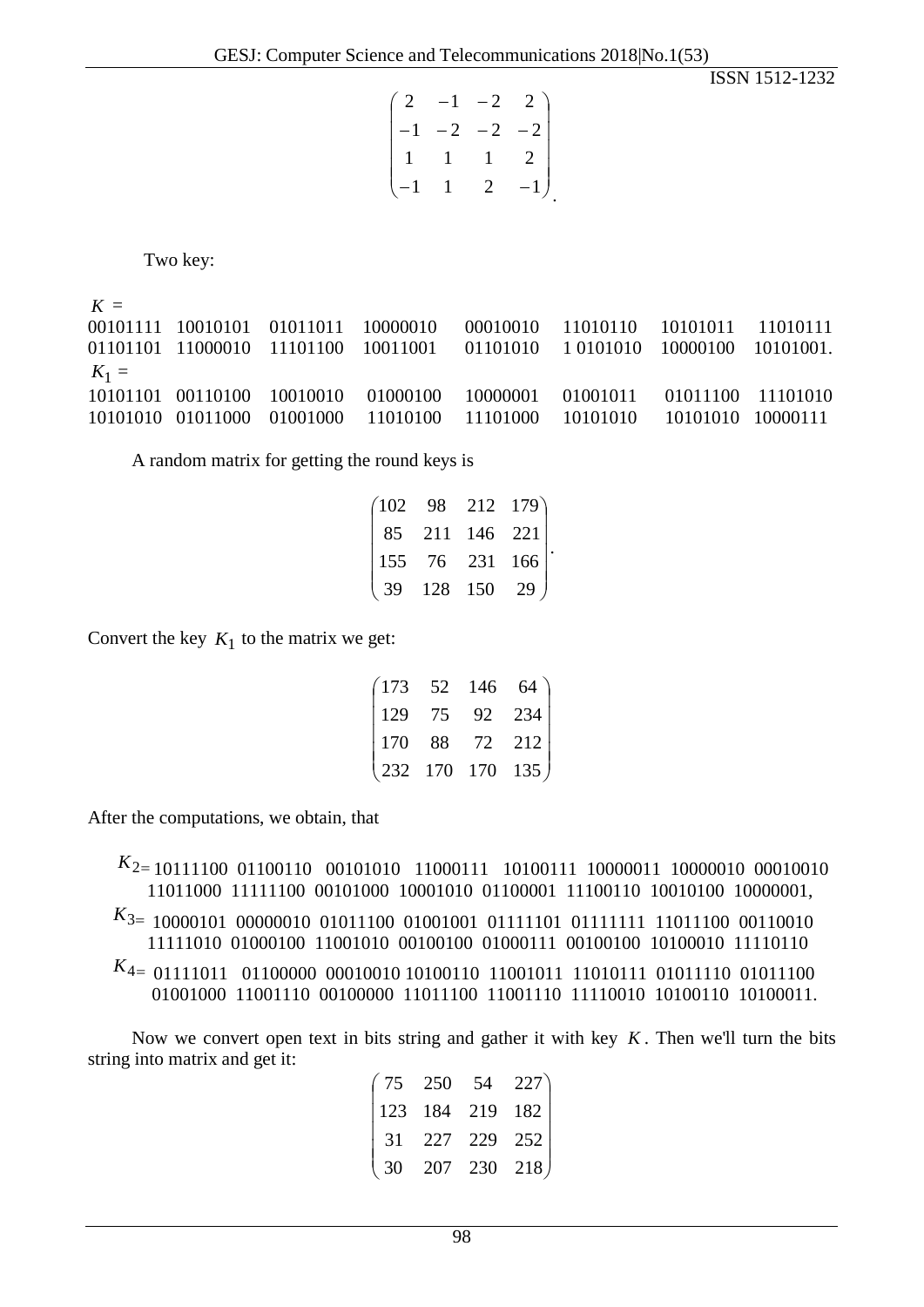Then we multiply the received matrix by the self-reversible matrix and we get:

|          |  | $\begin{pmatrix} 239 & 201 & 227 & 23 \\ 99 & 66 & 225 & 134 \\ 68 & 151 & 77 & 214 \\ 121 & 4 & 192 & 144 \end{pmatrix}$ |
|----------|--|---------------------------------------------------------------------------------------------------------------------------|
|          |  |                                                                                                                           |
|          |  |                                                                                                                           |
| Shifting |  |                                                                                                                           |
|          |  |                                                                                                                           |
|          |  |                                                                                                                           |
|          |  |                                                                                                                           |
|          |  | $\begin{pmatrix} 201 & 226 & 23 & 239 \\ 66 & 225 & 134 & 99 \\ 151 & 77 & 214 & 68 \\ 4 & 192 & 144 & 121 \end{pmatrix}$ |
|          |  |                                                                                                                           |

Then we convert the received matrix to the bits string and gather the first keys. This will be the first round output:

### **III. Conclusion**.

The described algorithm satisfies all the features, nec

essary for modern symmetric algorithms and is very fast that will allow us to use this algorithm to encode large texts.

#### **References:**

- [1] B. Schneier. Applied cryptography, John Wiley & Sons, Inc. 1996. (?)
- [2] M. Mogollon. Cryptography and Security Services. Cybertech Publishing 2007
- [3] R. Oppilger. Contemporary Cryptography Artech House Boston/ London 2005.
- [4] M. Bellare, P. Rogaway. Introduction to Modern Cryptography. -UCSD CSE 207, 2005.
- [5] C. Shannon. Communication theory of secrecy systems. Bell System tech. J., 28, #4 (1949), 656-715.
- [6] Lester S. Hill. Cryptography in an algebraic alphabet. //The American Mathematical Monthly, vol.56, #6, 1929, pp. 306-312.
- [7] Bibhudendra Acharya, Sarojkumar Panigrahy, Saratkumar Patra, Canapsti Panda. Image Encryption Using Advanced Hill Cipher Algorithm. // International Journal of Recent Trends in Engineering, May 2009, vol.1, No.1, pp.663-667.
- [8] Bibhudendra Acharya, SarojkumarPanigrahy, SaratkumarPatra, and Canapsti Panda. Image Encryption Using Advanced Hill Cipher Algorithm. International Journal of Recent Trends in Engineering. Vol.1, No.1, May 2009. pp.663-667.
- [9] M. Farmanbar, A.G. Chefranov. Investigation of Hill Cipher Modifications Based on Permutation and Iteration. (IJCSIS) International Journal of Computer Science and Information Security. Vol.10, No9, September, 2012. pp.1-7.
- [10] V.U.K.Sastry, A.Varanasi and S.U. Kumar. A Modern Advanced Hill Cipher Involving a Permuted Key and Modular Arithmetic Addition Operation
- [11] Z. Kochladze. Modified Version of the Hill's Algorithm. GESJ: Computer Science and Telecommunication No3 (43) 2014.